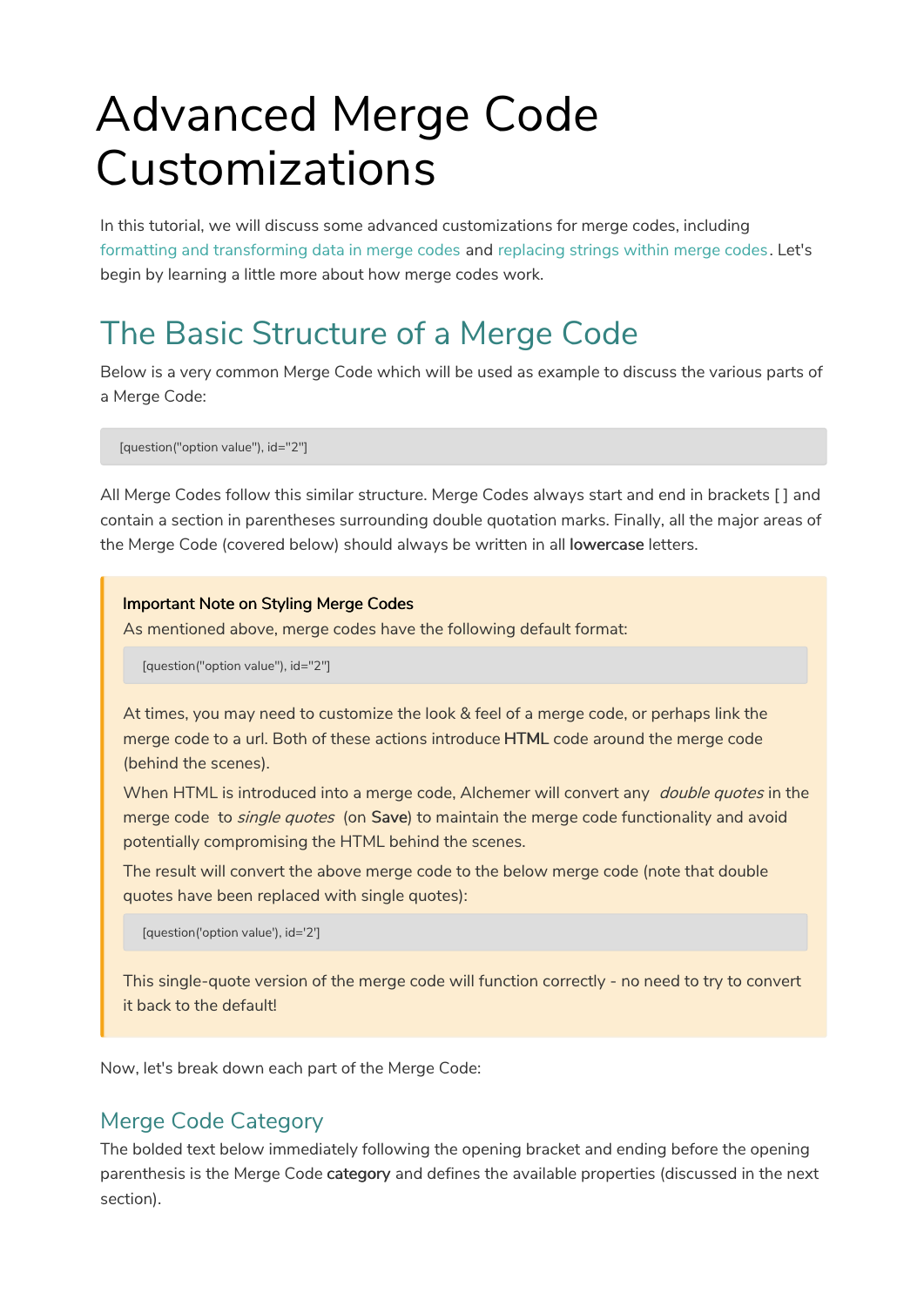[question("option value"), id="2"]

There are 9 different categories:

- Question: Dynamically pull and display data from questions or actions.
- Quiz: Quiz score merge codes dynamically pull and display about how the respondent did.
- Page: Access information about a specific page of the survey.
- Invite: Pull data about a specific email or sms campaign invitation or data unique to that invitation.
- Contact: Pull contact data from the specific contact; these work for either email invitation contacts, sms invitation contacts, or contacts within an account contact list.
- URL: Pull and displaying query string values.
- Survey: Pull data about a specific response or overall survey.
- System: Pull metadata about a survey response or from the Alchemer system
- Account: Pull Data about your Alchemer account.

### Merge Code Property

The bolded text below is the property, found between the double quotation marks within the parenthesis. Available properties are determined by the Merge Code category and like the category, they must be all lowercase. If you think of a category as the city in a mailing address, then the property is the street address.

[question("option value"), id="2"]

### Merge Code Attributes

The bolded text below is an attribute of the Merge Code and is matched to the specific property. If the property is the street address of a mailing address, the attributes are the house/apartment/suite number. However, unlike the category and property, you can have none or multiple attributes, all separated by commas in the latter case. Attributes are always paired as an *identifier* and its value. In the example above, id is the *identifier* and the *value* is inside double quotes. They are connected by an equals sign.

[question("option value"), id="2"]

The id attribute is the most common Merge Code attribute. It indicates the element that you are pulling data from. This is most often the question ID.

#### Other Attributes

- format format a date in Merge Code applies to [system("date")] merge code only. Does not apply to data collected via the Date question type.
- stringformat format a data string in a Merge Code.
- numberformat round to a specified number of decimal places
- delimiter specify the delimiter for multi-value questions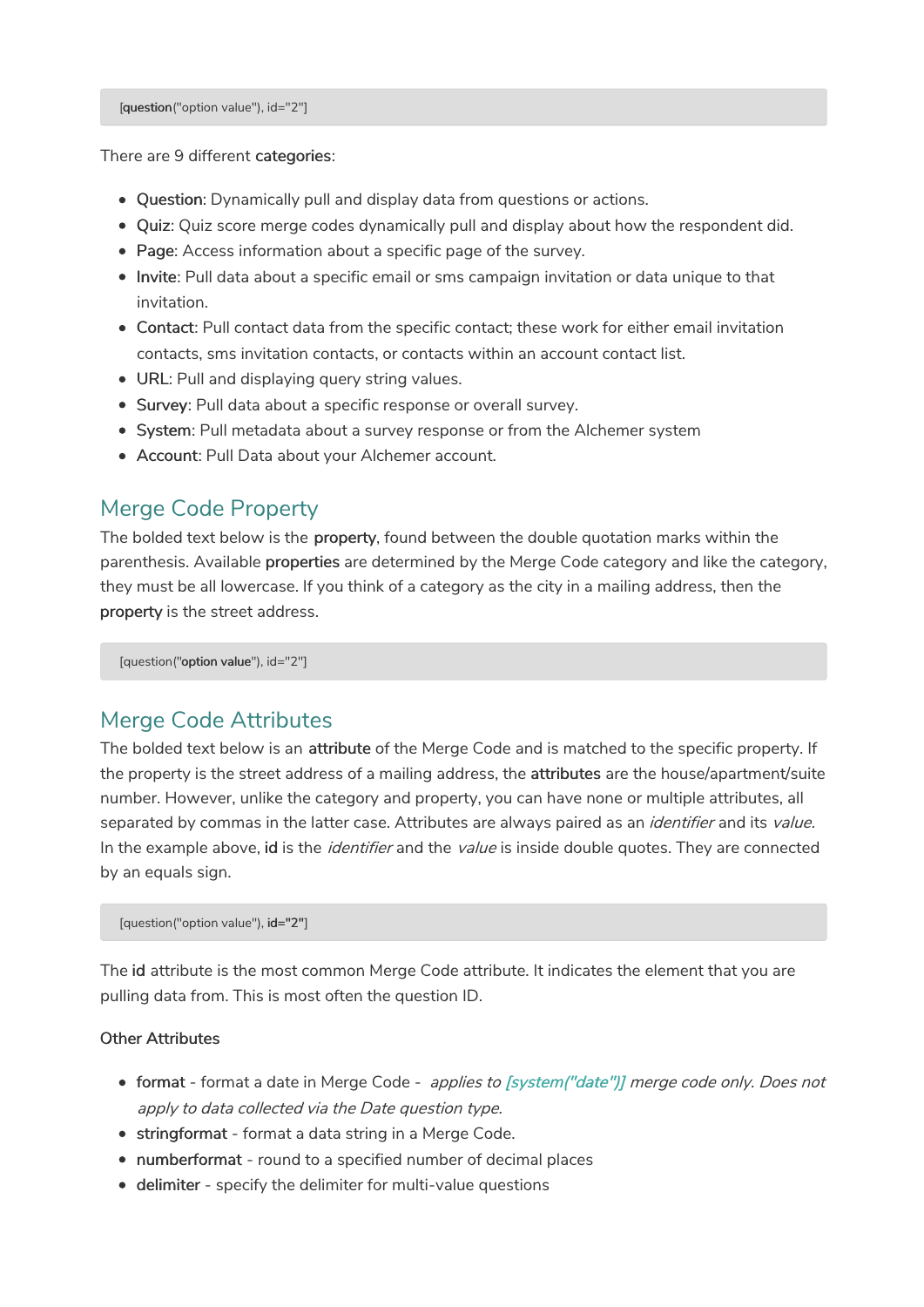- finaldelimiter specify the last delimiter for multi-value questions
- questiondelimiter specify the delimiter for sub-questions

See the Format and Transform Data in Merge Codes section of this tutorial below to learn more.

- questionpipe
- pagepipe

To learn more go to Merge Codes for Pulling Data from Piped Questions .

## Formatting and Transforming Data in Merge Codes

There are several merge code attributes that allow you to format and/or transform data within merge codes. Including case, format, stringformat, numberformat, delimiter and more. Below we cover each attribute and demonstrate how to use it to format or transform data.

#### default

The default attribute, in bold text below, can be used to populate an answer when a question value isn't present.

[question("value"),id="3",default="anything"]

#### case

The case attribute, in bold text below, can be used to take the string pulled by the Merge Code and format the casing.

[question("value"),id="3",case="lower"]

The casing options are:

- lower all alphabetic characters are converted to lowercase
- upper all alphabetic characters are converted to uppercase
- proper all alphabetic characters are converted to titlecase

#### format

The format attribute, in bold text below, is used to transform the date data being pulled by the Merge Code into different formats. This attribute applies to the [system("date")] merge code only. It does not apply to data collected via the Date question type.

```
[system("date"),format="Y-m-d H:i:s"]
[system("date"),format="Y-m-d"]
```
Depending on how you'd like to format the date, you'll need to use different format characters. The format attribute uses basic PHP format parameters. The default format for dates in Alchemer is MM/DD/YYYY but can be altered with the format attribute. If the date 11-06-2012 is being pulled by the Merge Code, then the following characters will format as follows: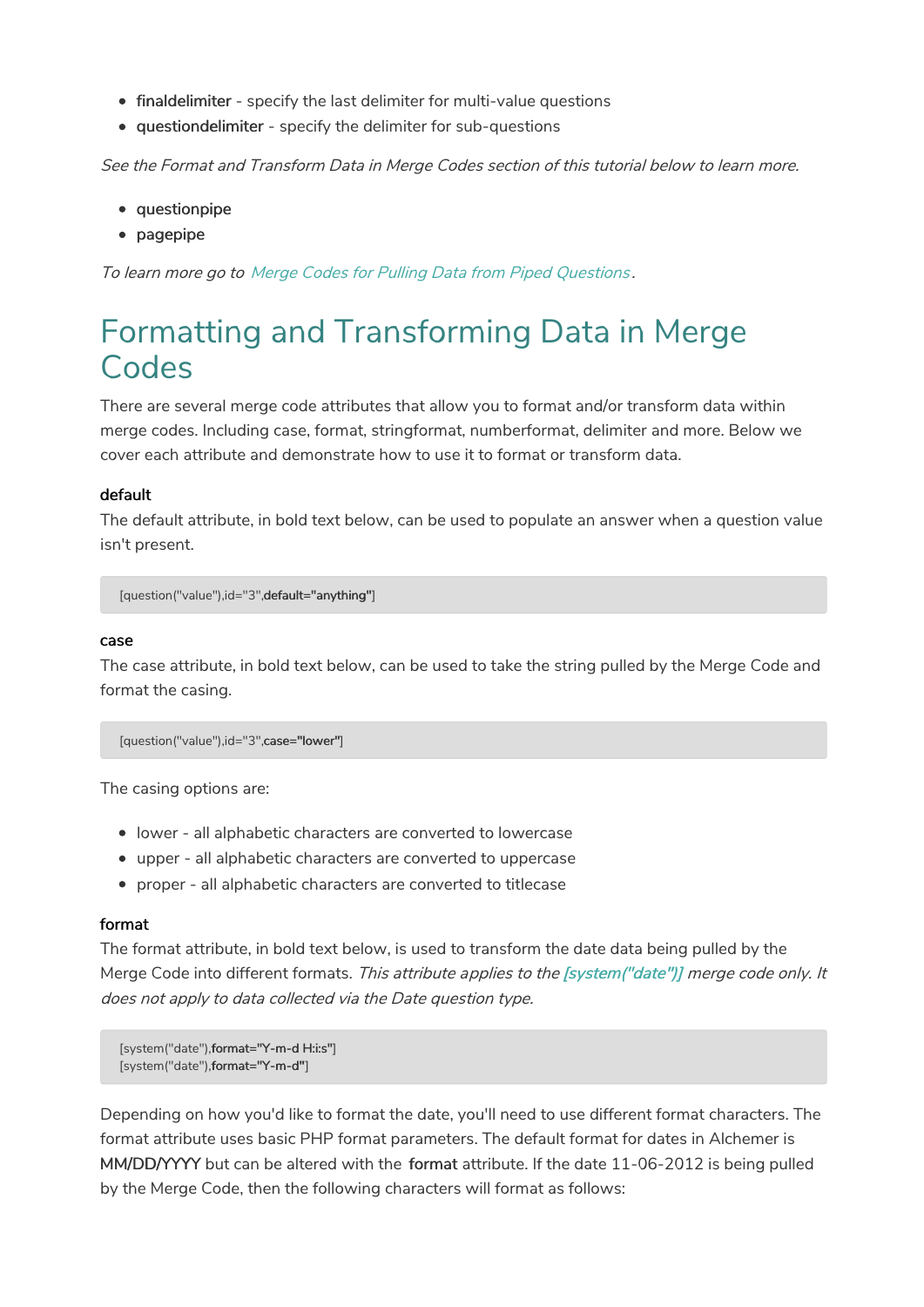- M The written version of the Month: Nov
- m The number of the month: 11
- D The day of the week it falls on: Tue
	- o days return in three character format
- d The number of the date: 06
- Y The full four digits of the year: 2012
- y: The last two digits of the year: 12
- H: 24-hour format of an hour with leading zeros (Eastern Time): 12
- h: 12-hour format of an hour with leading zeros (Eastern time): 01
- i: The two digit minute with leading zero: 25
- s: The two digit second with leading zero: 06

These are case sensitive. To learn more about what other format characters output, please visit PHP.net

#### Examples:

- [system("date"),format="M d Y"] will output: Nov 06 2012
- [system("date"),format="Y/d/m"] will output: 2012/06/11

#### stringformat

The stringformat attribute, in bold text below, allows you to format a string of data being pulled by a Merge Code.

[question("value"), id="3",stringformat="%010s"]

The above example will take the value entered in question id 3 and will output a 10 character string with zero-padding.

Some other useful string formats:

- %s standard string format
- %s more text Add text to precede or follow a string
- %.10s cut off after 10 characters

This attribute uses the PHP sprintf function. This is only the surface of what you can do with this function, to learn more visit PHP.net.

#### numberformat

The numberformat attribute, in bold text below, allows you to format the number of decimals for the number being pulled by a Merge Code. Numbers will be rounded to the specified decimal.

[question("value") id="3",numberformat="2"]

#### urlencode

The urlencode attribute, in bold text below, will urlencode the data in the merge code. This is useful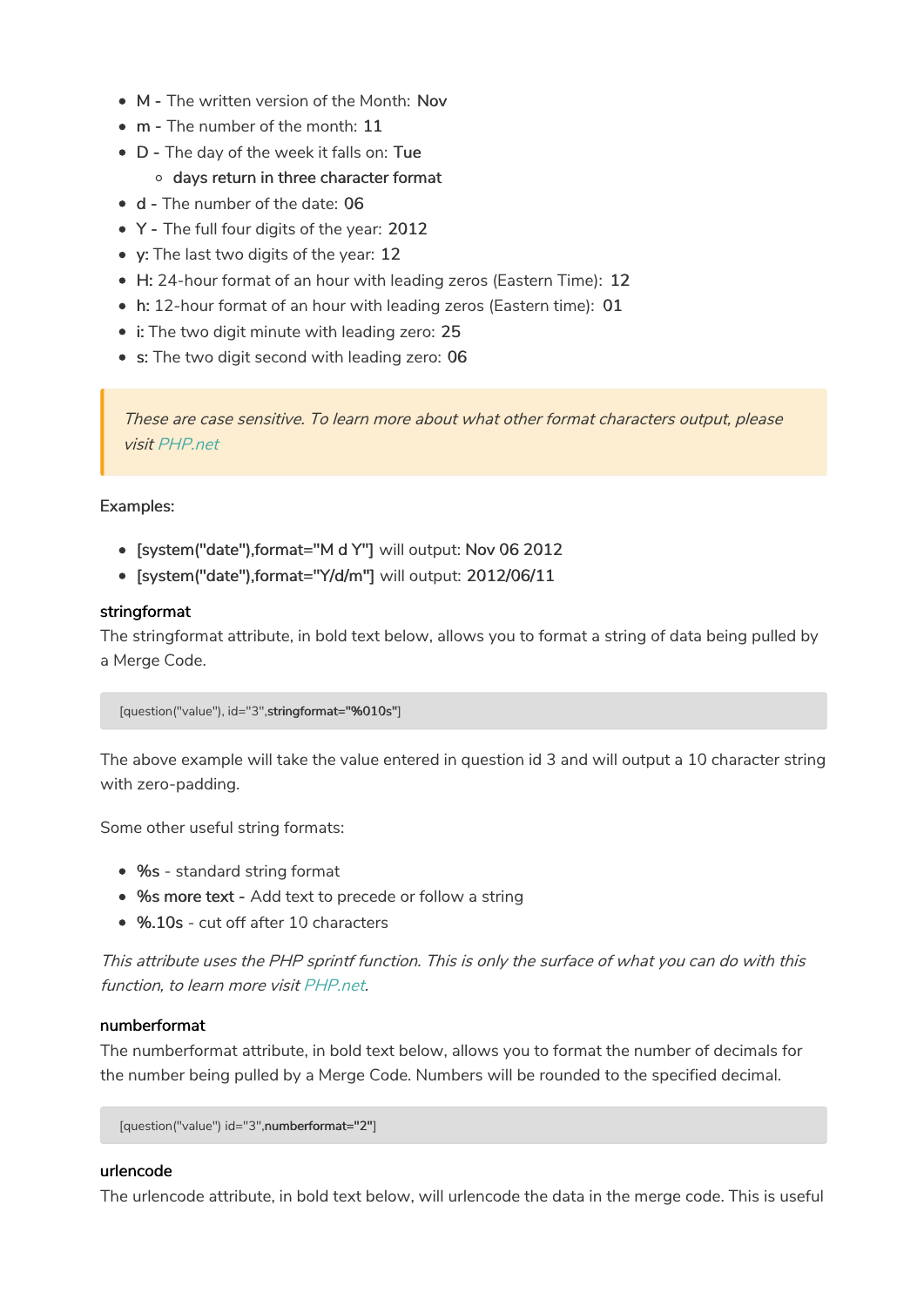to anyone that needs to include a URL in an email based on a response.

[question("value"), id="3",urlencode="true"]

#### delimiter

The delimiter attribute, in bold text below, allows you to specify the delimiter for piped values pulled by a Merge Code.

[question("value"), id="3",delimiter=";"]

#### Example:

Output the answer from a Multi Select question (such as a checkbox) as a list by setting the delimiter attribute equal to "

- ": [question("value"), id="3", delimiter="
- $\bullet$  "].

If a respondent answers options A and B, the output will be:

- $\bullet$  A
- $\bullet$  R

Note: When using the

delimiter option in a question title or text element, you'll need to turn off the HTML editor and wrap your merge code in the HTML for a bulleted list (see below) in order for this to work.

- [question("value"), id="2", delimiter="
- $\bullet$  "]
- The
- delimiter merge code can only be added to a brand new element (question title, text element).
- Any edits to the
- delimiter merge code after the initial Save will result in the merge code and associated HTML being *cleaned*. This will effectively break the merge code. If you need to make edits, you will need to create a brand new element and paste the edited merge code there.

#### Example:

Output the answer from a Multi Select question semi-colon separated or use another character if you wish! Set the delimiter attribute equal to ";": [question("value"), id="3", delimiter=";"].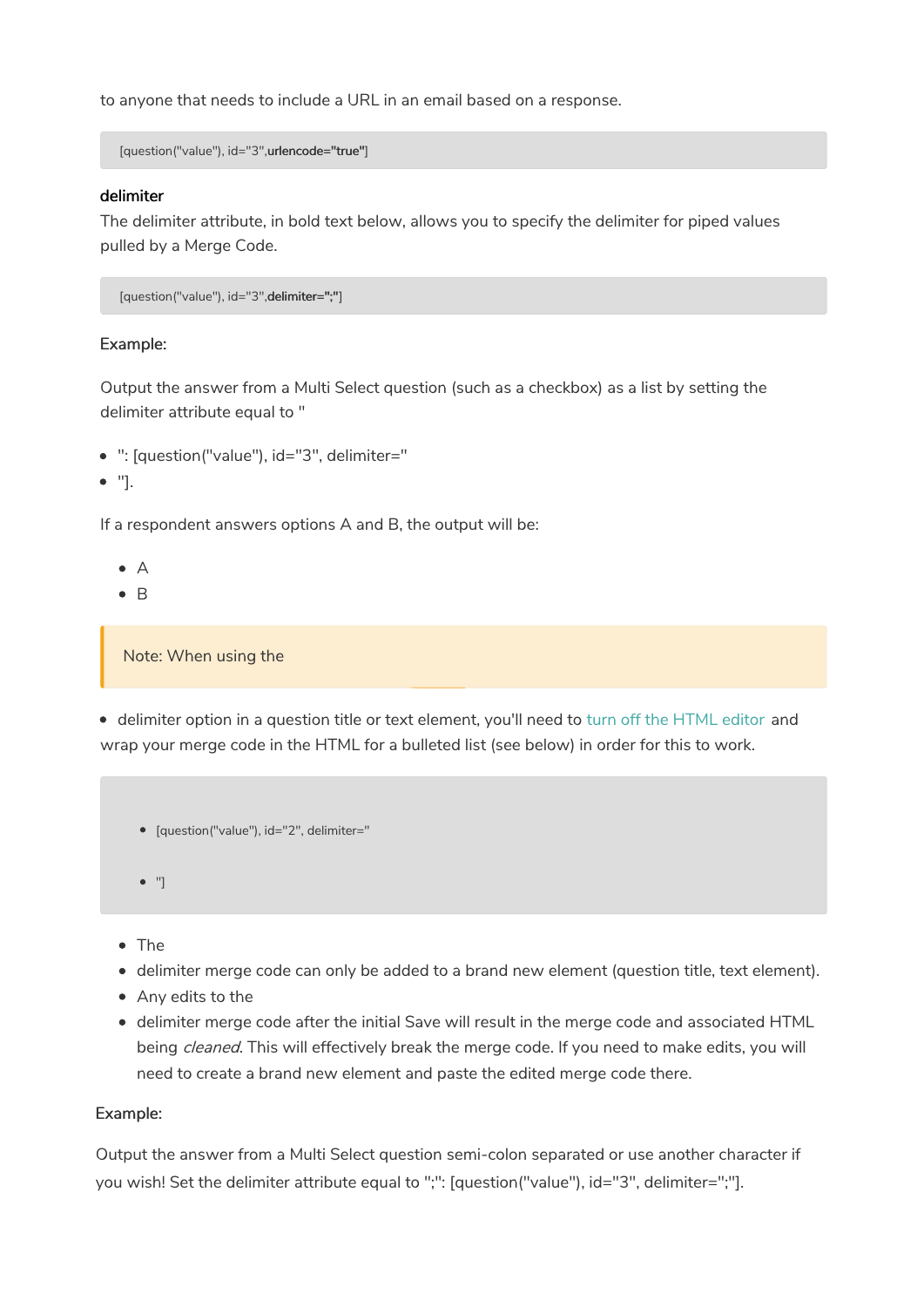If a person answers options A and B, the output will be:

#### A;B

#### finaldelimiter

The finaldelimiter attribute, in bold text below, allows you to specify the delimiter between the last two piped values pulled by a Merge Code.

[question("value"), id="3",**finaldelimiter=" or, "**]

#### Example:

The above Merge Code will pipe the answers from a Multi Select question (which are delimited with a comma by default) and add an " or, " before the last piped value.

If a respondent selects all options a through e the output will be:

a, b, c, d, or, e

#### questiondelimiter

The question delimiter attribute, in bold text below, can be used to specify the delimiter between sub-questions when using the Merge Code for the overall question. For example, Custom Groups, Contact Forms, and Table questions.

[question("value"),id="3",**questiondelimiter=";"**]

#### Example:

The above Merge Code will pipe the answers from a List of Textboxes (which are delimited by a comma by default) and separate the values with semicolons.

# Replacing Strings within Merge Codes

When using Merge Codes to pull answers from previous questions to use later in your survey, you can find and replace strings of text.

Here is an example:

[question("option value"), id="3", replace="string to find", with="string to replace"]

Let's say you want to refer to a previous answer but in a different format or tense. In the below example survey, the respondent answers "I live in the US". That's what we call the 'string to find'.

The ID in the above merge code is the question ID. Question IDs can be enabled under the View Settings link in the upper right of the survey Build tab.

1. To do so, click View Settings and check the Question IDs option.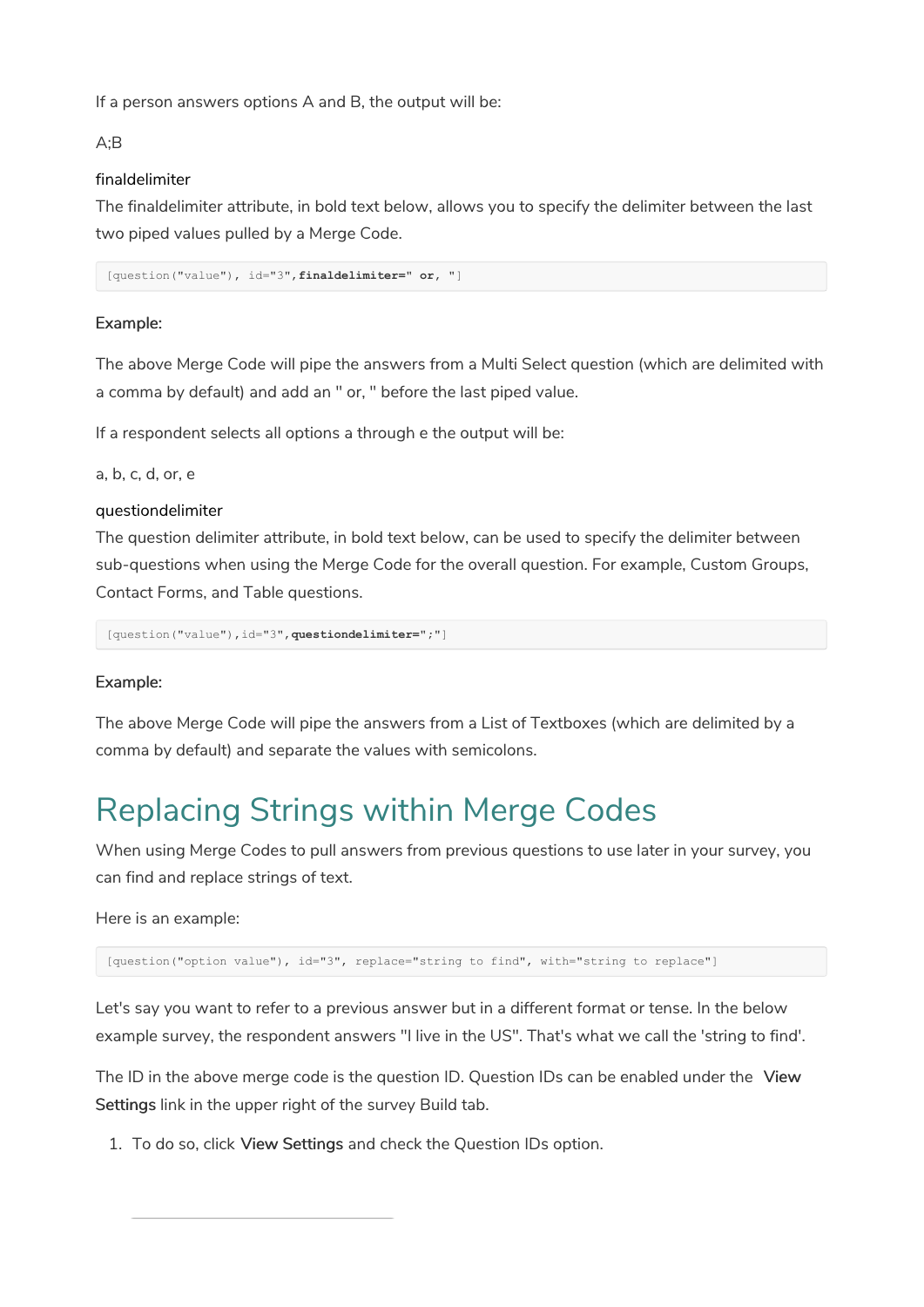| Show the Following<br>$\triangledown$ Page IDs<br><b>V</b> Question IDs<br><b>V</b> Question Types<br><b>Question Aliases</b><br>П<br><b>Question Comments</b><br><b>Question Metadata</b><br><b>Disabled Questions</b><br><b>Z</b> Logic Conditions |
|------------------------------------------------------------------------------------------------------------------------------------------------------------------------------------------------------------------------------------------------------|
|                                                                                                                                                                                                                                                      |
|                                                                                                                                                                                                                                                      |
|                                                                                                                                                                                                                                                      |
|                                                                                                                                                                                                                                                      |
|                                                                                                                                                                                                                                                      |
|                                                                                                                                                                                                                                                      |
|                                                                                                                                                                                                                                                      |
|                                                                                                                                                                                                                                                      |
|                                                                                                                                                                                                                                                      |
| Answer Options                                                                                                                                                                                                                                       |

2. Once enabled, question ID numbers will be visible directly on the Build tab below each question.

|                                               | 1. Is this your first year participating in the Employee Engagement & Workplace Happiness survey? |  |
|-----------------------------------------------|---------------------------------------------------------------------------------------------------|--|
| Yes, this is my first year participating<br>◠ |                                                                                                   |  |
| No, I have previously participated<br>$\circ$ |                                                                                                   |  |
|                                               |                                                                                                   |  |
| ID: 7<br><b>Type: Radio Buttons</b>           |                                                                                                   |  |
| Alias: Employee Status                        |                                                                                                   |  |
|                                               |                                                                                                   |  |

3. In the subsequent question, we'd like to refer to this answer using the merge code. To do so, we replace the phrase "I live in the US" with just "in the US" to complete the sentence:

[question("option value"), id="2", replace="I live in the US", with="in the US"] 2. You said you live [question("option value"), id="2", replace="I live in the US", with="in the US"]. What state to you reside in? Alabama  $\bigcirc$  Alaska ○ Arizona ○ Arkansas California

Test it out in this survey:

http://survey.alchemer.com/s3/1307950/replace

If you have multiple string values in a previous question that you want to transform in a follow up